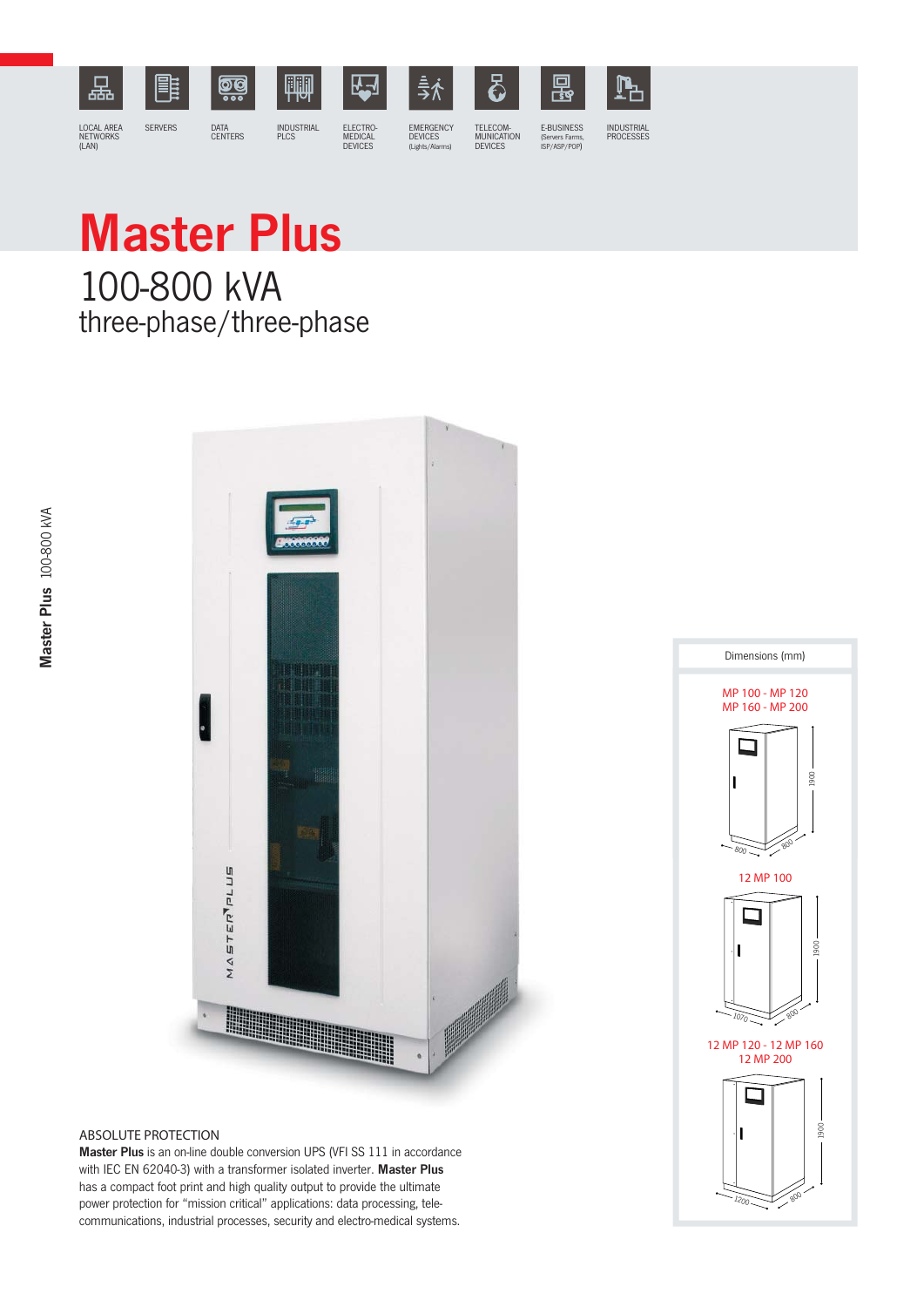#### EASY SOURCE

Master Plus technology removes the problems of over sizing upstream power sources, whilst improving load power factors and current harmonics.

The UPS features the latest input current absorption techniques including progressive rectifier start-up and the option to reduce battery charging currents.

These features make Master Plus one of the most generator compatible and environmentally friendly UPS available.

## BATTERY CARE SYSTEM: MAXIMUM LIFETIME POTENTIAL

Traditionally, when a mains supply is present the UPS charges its batteries. Battery power is used for the inverter should the input supply fail. Efficient battery management and care is therefore essential to the overall performance of the UPS in an emergency.

The Master Plus Battery Care System consists of a range of features designed to provide optimum performance and enhanced operating life:

- Dual level charging regime to optimise recharge currents and lower recharge times
- Temperature compensation and deep discharge protection to reduce overall battery aging
- Charge blocking system to reduce electrolyte consumption and lengthen the life of VRLA batteries
- Predictive battery testing to spot potential battery deterioration and failure

Master Plus is also compatible with different battery technologies: open-vented lead acid and AGM and Gel VRLA, NiCd.

#### MAXIMUM RELIABILITY AND AVAILABILITY

Connect up to 8 units in parallel or N+1 redundancy, even of different power ratings. The UPS continue to operate in parallel even if one of the interconnecting communication cables is disconnected (closed loop).



#### **FLEXIBILITY**

Master Plus is suitable for a wide range of applications including IT and the most demanding industrial environments. The UPS is suitable for power capacitive loads such as blade servers, without any reduction in active power, from 0.8 to 0.9 lagging. With a broad range of accessories and options, complex configurations and system architectures can be achieved to guarantee maximum power availability and the option to add new UPS without interruption to existing users. Using the Riello UPS Group Synchroniser (UGS) and Parallel Systems Joiner (PSJ) sophisticated inter group parallel and redundant systems can be achieved to provide the highest possible levels of resilience and availability.



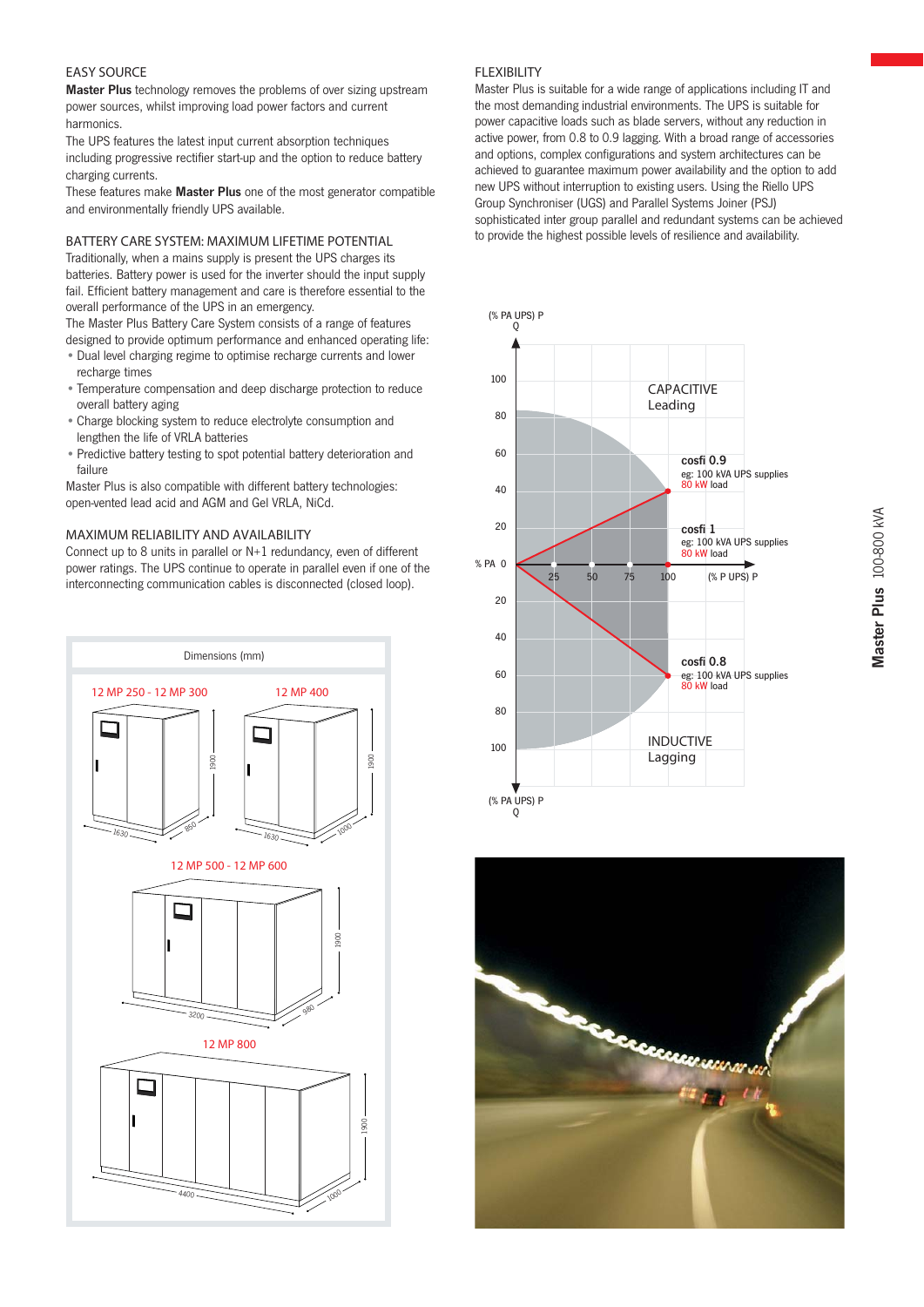## **OPTIONS**

# • UGS - UPS Group Synchroniser

 Allows 2 or more UPS not in parallel to remain synchronised even during a power failure.

 The UGS also enables a RIELLO UPS to be synchronised with an independent power source, even of a different power rating.

• PSJ - Parallel Systems Joiner

 Connects two UPS groups operating in parallel configurations through a power coupling switch.

 The Slave UPS Group is permanently synchronised to the Master group. Should one of the UPS in one of the parallel groups fail, the PSJ will automatically connect the remaining UPS to the other group via an external bypass

#### EASE OF INSTALLATION

Master Plus is compact with a foot print of only 0.64sqm for a 200kVA system. Front access to internal assemblies and top panel ventilation make space allocation within confined data processing or plant rooms easy. Master Plus can be placed against a wall as there is no requirement for rear or side panel access for maintenance or ventilation.

## SPECIFIC SOLUTIONS

The UPS can be adapted to your requirements. Please contact TEC to discuss specific applications and options.

#### ADVANCED COMMUNICATION

- Compatible with TeleNetGuard for remote maintenance
- Advanced, multi-platform communication for all operating systems and network environments: PowerShield<sup>3</sup> monitoring and shut-down software included, with SNMP agent, for Windows 9x, ME, NT 4.0, 2000, XP, Vista and 2003 server; Mac OS X, Linux, Novell and most popular Unix operating systems
- The UPS is supplied with a cable for direct connection to the PC (Plug and Play)
- RS232 double serial port
- Installation slot for an Emergency Power Off (EPO) interface to allow the UPS to be switched off remotely in an emergency.
- Generator interface: enables desynchronisation of the UPS output from a generator supply which may be subject to phase and frequency variations. The interface also enables more economic use of the battery charger.



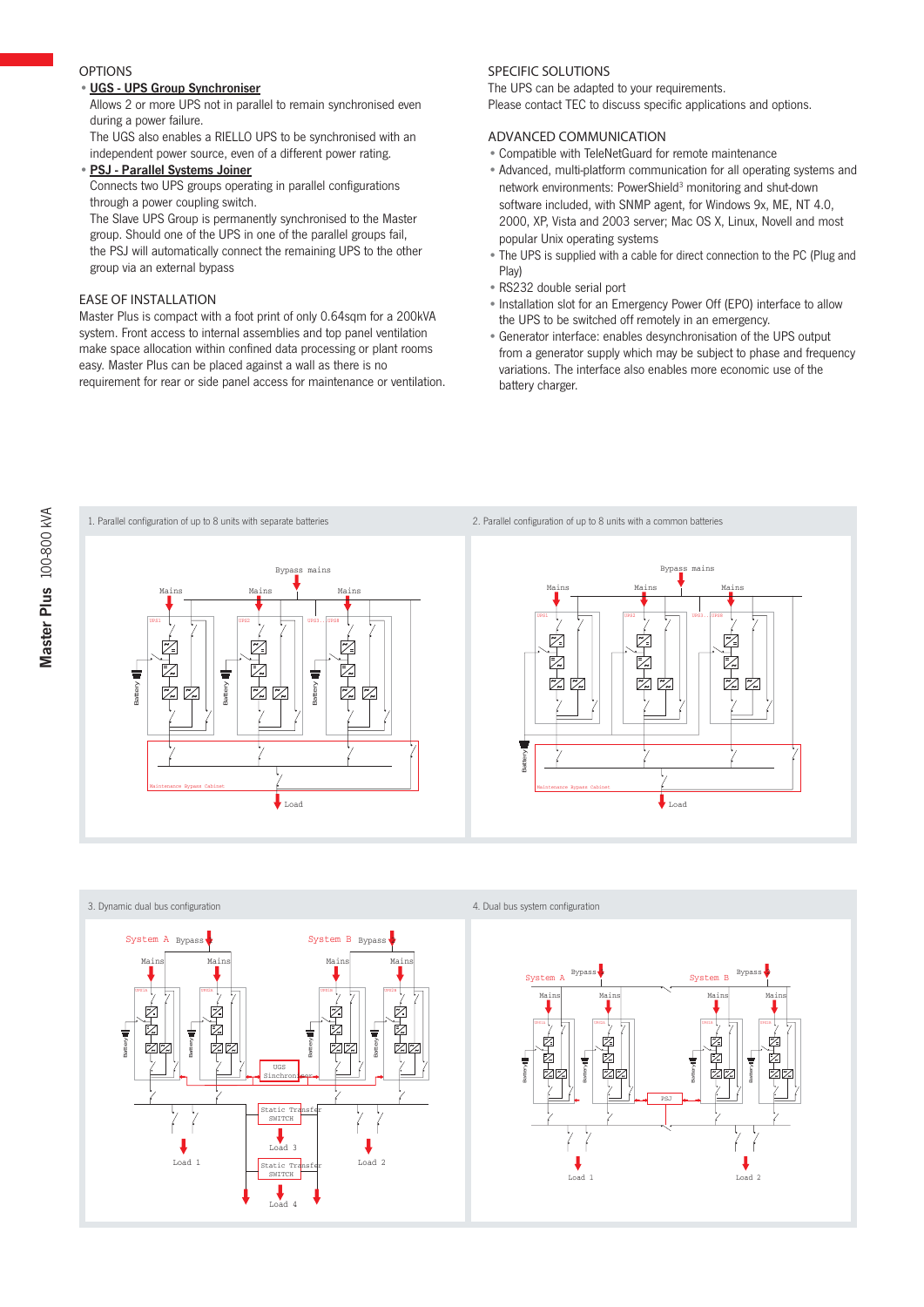| <b>MODELS</b>                           | <b>MP 100</b>                                                                                                 | <b>MP120</b>                    | <b>MP 160</b> | <b>MP 200</b> |  |  |
|-----------------------------------------|---------------------------------------------------------------------------------------------------------------|---------------------------------|---------------|---------------|--|--|
| POWER (kVA)                             | 100                                                                                                           | 120                             | 160           | 200           |  |  |
| <b>INPUT</b>                            |                                                                                                               |                                 |               |               |  |  |
| Nominal voltage                         |                                                                                                               | 380 - 400 - 415 Vac three-phase |               |               |  |  |
| Voltage tolerance                       | 400 V + 20% /- 25%                                                                                            |                                 |               |               |  |  |
| Frequency                               | $45 \div 65$ Hz                                                                                               |                                 |               |               |  |  |
| Power factor                            | > 0.95 in the 12MP HC version                                                                                 |                                 |               |               |  |  |
| Current distortion                      | < 3% in the 12MP HC version                                                                                   |                                 |               |               |  |  |
| Soft start                              | 0 ÷ 100% in 30" (selectable)                                                                                  |                                 |               |               |  |  |
| Permitted frequency tolerance           | $\pm$ 2% (selectable from $\pm$ 1% to $\pm$ 5% from the front panel)                                          |                                 |               |               |  |  |
| Standard features                       | Back Feed protection; separable bypass line                                                                   |                                 |               |               |  |  |
| <b>BATTERIES</b>                        |                                                                                                               |                                 |               |               |  |  |
| Type                                    | Lead, flooded and VRLA AGM / GEL; NiCd                                                                        |                                 |               |               |  |  |
| AC ripple                               | $< 1\%$                                                                                                       |                                 |               |               |  |  |
| Temperature compensation                | $-0.5$ Vx $^{\circ}$ C                                                                                        |                                 |               |               |  |  |
| Typical charging current                | $0.2 \times C10$                                                                                              |                                 |               |               |  |  |
| <b>OUTPUT</b>                           |                                                                                                               |                                 |               |               |  |  |
| Rated power (kVA)                       | 100                                                                                                           | 120                             | 160           | 200           |  |  |
| Active power (kW)                       | 80                                                                                                            | 96                              | 128           | 160           |  |  |
| Number of phases                        |                                                                                                               | $3 + N$                         |               |               |  |  |
| Nominal voltage                         | 380 - 400 - 415 Vac three-phase + N                                                                           |                                 |               |               |  |  |
| Static stability                        | ±1%                                                                                                           |                                 |               |               |  |  |
| Dynamic stability                       | $\pm$ 5% in 10 ms                                                                                             |                                 |               |               |  |  |
| Voltage distortion with linear load     | $< 1\%$                                                                                                       |                                 |               |               |  |  |
| Voltage distortion with distorting load | < 3%                                                                                                          |                                 |               |               |  |  |
| Crest factor (Ipeack/Irms)              | 3:1                                                                                                           |                                 |               |               |  |  |
| Frequency stability on battery mode     | 0.05%                                                                                                         |                                 |               |               |  |  |
| Frequency                               | 50 or 60 Hz (selectable)                                                                                      |                                 |               |               |  |  |
| Overload                                | 110% for 60'; 125% for 10'; 150% for 1'                                                                       |                                 |               |               |  |  |
| <b>ENVIRONMENTAL</b>                    |                                                                                                               |                                 |               |               |  |  |
| Weight (kg)                             | 640                                                                                                           | 650                             | 770           | 810           |  |  |
| Dimensions (HxLxD) (mm)                 | 1900 x 800 x 800                                                                                              |                                 |               |               |  |  |
| Remote signalling                       | Voltage-free contacts                                                                                         |                                 |               |               |  |  |
| Remote commands                         | EPO and bypass                                                                                                |                                 |               |               |  |  |
| Communication                           | double $RS232$ + remote contacts + 2 communication interface slots                                            |                                 |               |               |  |  |
| Operating temperature                   | $0^{\circ}$ C / +40 $^{\circ}$ C                                                                              |                                 |               |               |  |  |
| Relative humidity                       | < 95% non condensing                                                                                          |                                 |               |               |  |  |
| Colour                                  | Light grey RAL 7035                                                                                           |                                 |               |               |  |  |
| Noise                                   | $63 \div 68$ dBA at $1 \text{ m}$                                                                             |                                 |               |               |  |  |
| Protection rating                       |                                                                                                               | <b>IP20</b>                     |               |               |  |  |
| Efficiency                              | Up to 94%                                                                                                     |                                 |               |               |  |  |
| Standards                               | Directives EC 73/23 - 93/68 - 2004/108; Safety IEC EN 62040-1; EMC IEC EN 62040-2; Performance IEC EN 62040-3 |                                 |               |               |  |  |
| Classification as per IEC 62040-3       | (Voltage Frequency Independent) VFI - SS - 111                                                                |                                 |               |               |  |  |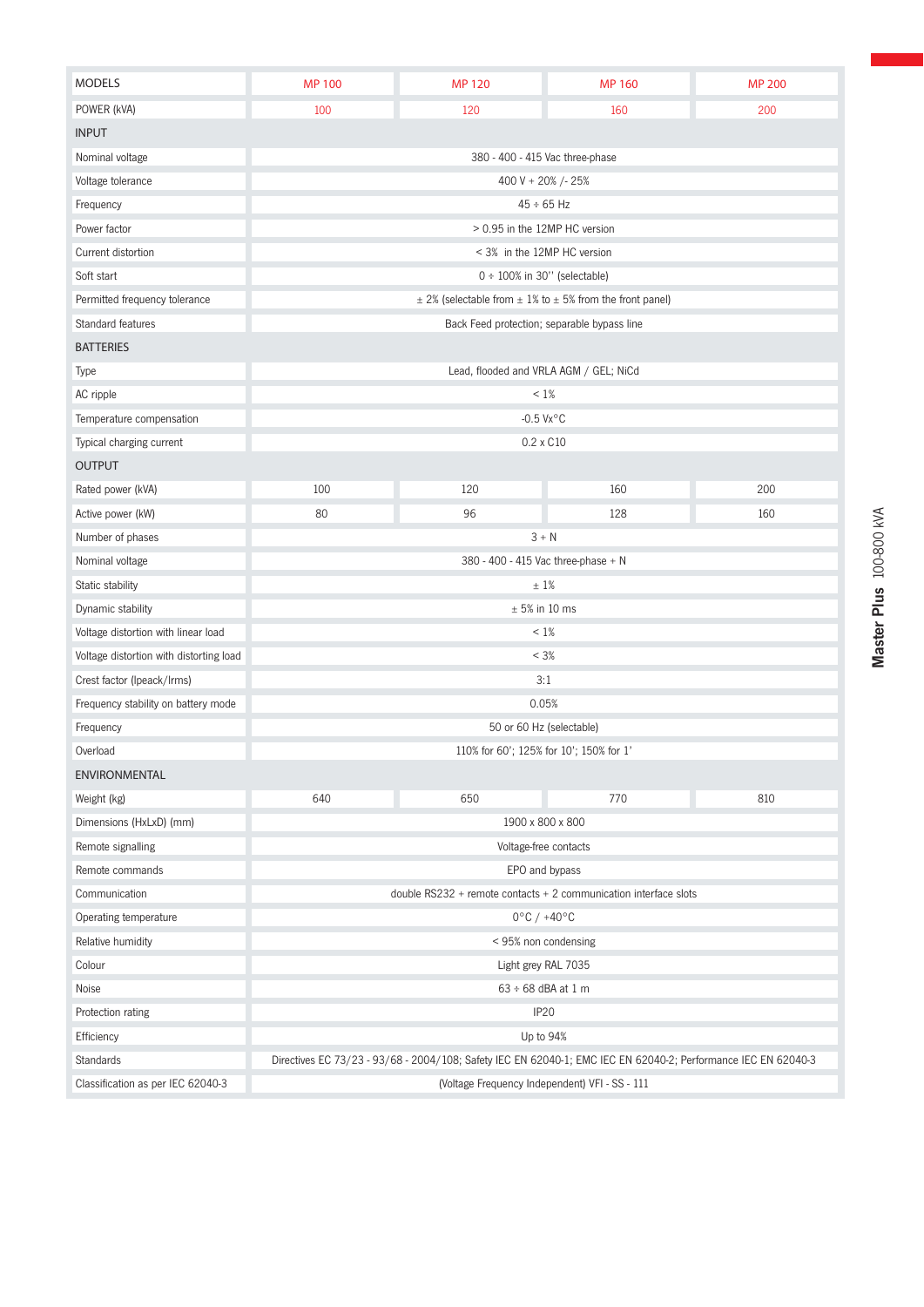| <b>MODELS</b>                           | 12 MP 250                                                                                                     | 12 MP 300        | 12 MP 400          | 12 MP 500         | 12 MP 600 | 12 MP 800           |  |  |
|-----------------------------------------|---------------------------------------------------------------------------------------------------------------|------------------|--------------------|-------------------|-----------|---------------------|--|--|
| POWER (kVA)                             | 250                                                                                                           | 300              | 400                | 500               | 600       | 800                 |  |  |
| <b>INPUT</b>                            |                                                                                                               |                  |                    |                   |           |                     |  |  |
| Nominal voltage                         | 380 - 400 - 415 Vac three-phase                                                                               |                  |                    |                   |           |                     |  |  |
| Voltage tolerance                       | 400 V $\pm$ 20%<br>400 V + 20% /- 25%                                                                         |                  |                    |                   |           |                     |  |  |
| Frequency                               | $45 \div 65$ Hz                                                                                               |                  |                    |                   |           |                     |  |  |
| Power factor                            | > 0.95 in HC version<br>> 0.93 in HC version                                                                  |                  |                    |                   |           |                     |  |  |
| Current distortion                      | < 3% in HC version                                                                                            |                  |                    |                   |           |                     |  |  |
| Soft start                              | $0 \div 100\%$ in 30" (selectable)                                                                            |                  |                    |                   |           |                     |  |  |
| Permitted frequency tolerance           | $\pm$ 2% (selectable from $\pm$ 1% to $\pm$ 5% from the front panel)                                          |                  |                    |                   |           |                     |  |  |
| Standard features                       | Back Feed protection; separable bypass line                                                                   |                  |                    |                   |           |                     |  |  |
| <b>BATTERIES</b>                        |                                                                                                               |                  |                    |                   |           |                     |  |  |
| Type                                    | Lead, flooded and VRLA AGM / GEL; NiCd                                                                        |                  |                    |                   |           |                     |  |  |
| AC ripple                               | $< 1\%$                                                                                                       |                  |                    |                   |           |                     |  |  |
| Temperature compensation                | $-0.5$ Vx $\degree$ C                                                                                         |                  |                    |                   |           |                     |  |  |
| Typical charging current                | $0.2 \times C10$                                                                                              |                  |                    |                   |           |                     |  |  |
| <b>OUTPUT</b>                           |                                                                                                               |                  |                    |                   |           |                     |  |  |
| Rated power (kVA)                       | 250                                                                                                           | 300              | 400                | 500               | 600       | 800                 |  |  |
| Active power (kW)                       | 200                                                                                                           | 240              | 320                | 400               | 480       | 640                 |  |  |
| Number of phases                        | $3 + N$                                                                                                       |                  |                    |                   |           |                     |  |  |
| Nominal voltage                         | 380 - 400 - 415 Vac three-phase + N                                                                           |                  |                    |                   |           |                     |  |  |
| Static stability                        | ±1%                                                                                                           |                  |                    |                   |           |                     |  |  |
| Dynamic stability                       | $\pm$ 5% in 10 ms                                                                                             |                  |                    |                   |           |                     |  |  |
| Voltage distortion with linear load     | $< 1\%$                                                                                                       |                  |                    |                   |           |                     |  |  |
| Voltage distortion with distorting load | < 3%                                                                                                          |                  |                    |                   |           |                     |  |  |
| Crest factor (Ipeack/Irms)              | 3:1                                                                                                           |                  |                    |                   |           |                     |  |  |
| Frequency stability on battery mode     | 0.05%                                                                                                         |                  |                    |                   |           |                     |  |  |
| Frequency                               | 50 or 60 Hz (selectable)                                                                                      |                  |                    |                   |           |                     |  |  |
| Overload                                | 110% for 60'; 125% for 10'; 150% for 1'                                                                       |                  |                    |                   |           |                     |  |  |
| <b>ENVIRONMENTAL</b>                    |                                                                                                               |                  |                    |                   |           |                     |  |  |
| Weight (kg)                             | 2200                                                                                                          |                  | 2600               | 3600              | 4000      | 5300                |  |  |
| Dimensions (HxLxD) (mm)                 | 1900 x 1630 x 850                                                                                             |                  | 1900 x 1630 x 1000 | 1900 x 3200 x 980 |           | 1900 x 4400 x 1000  |  |  |
| Remote signalling                       | Voltage-free contacts                                                                                         |                  |                    |                   |           |                     |  |  |
| Remote commands                         | EPO and bypass                                                                                                |                  |                    |                   |           |                     |  |  |
| Communication                           | double $RS232$ + remote contacts + 2 communication interface slots                                            |                  |                    |                   |           |                     |  |  |
| Operating temperature                   | $0^{\circ}$ C / +40 $^{\circ}$ C                                                                              |                  |                    |                   |           |                     |  |  |
| Relative humidity                       | < 95% non condensing                                                                                          |                  |                    |                   |           |                     |  |  |
| Colour                                  | Light grey RAL 7035                                                                                           |                  |                    |                   |           |                     |  |  |
| Noise                                   | $<$ 70 dBA at 1 m<br>$<$ 77 dBA at 1 m                                                                        |                  |                    |                   |           | $< 80$ dBA at $1$ m |  |  |
| Protection rating                       |                                                                                                               | IP <sub>20</sub> |                    |                   |           |                     |  |  |
| Efficiency                              |                                                                                                               | Up to 94%        |                    |                   |           |                     |  |  |
| Standards                               | Directives EC 73/23 - 93/68 - 2004/108; Safety IEC EN 62040-1; EMC IEC EN 62040-2; Performance IEC EN 62040-3 |                  |                    |                   |           |                     |  |  |
| Classification as per IEC 62040-3       | (Voltage Frequency Independent) VFI - SS - 111                                                                |                  |                    |                   |           |                     |  |  |